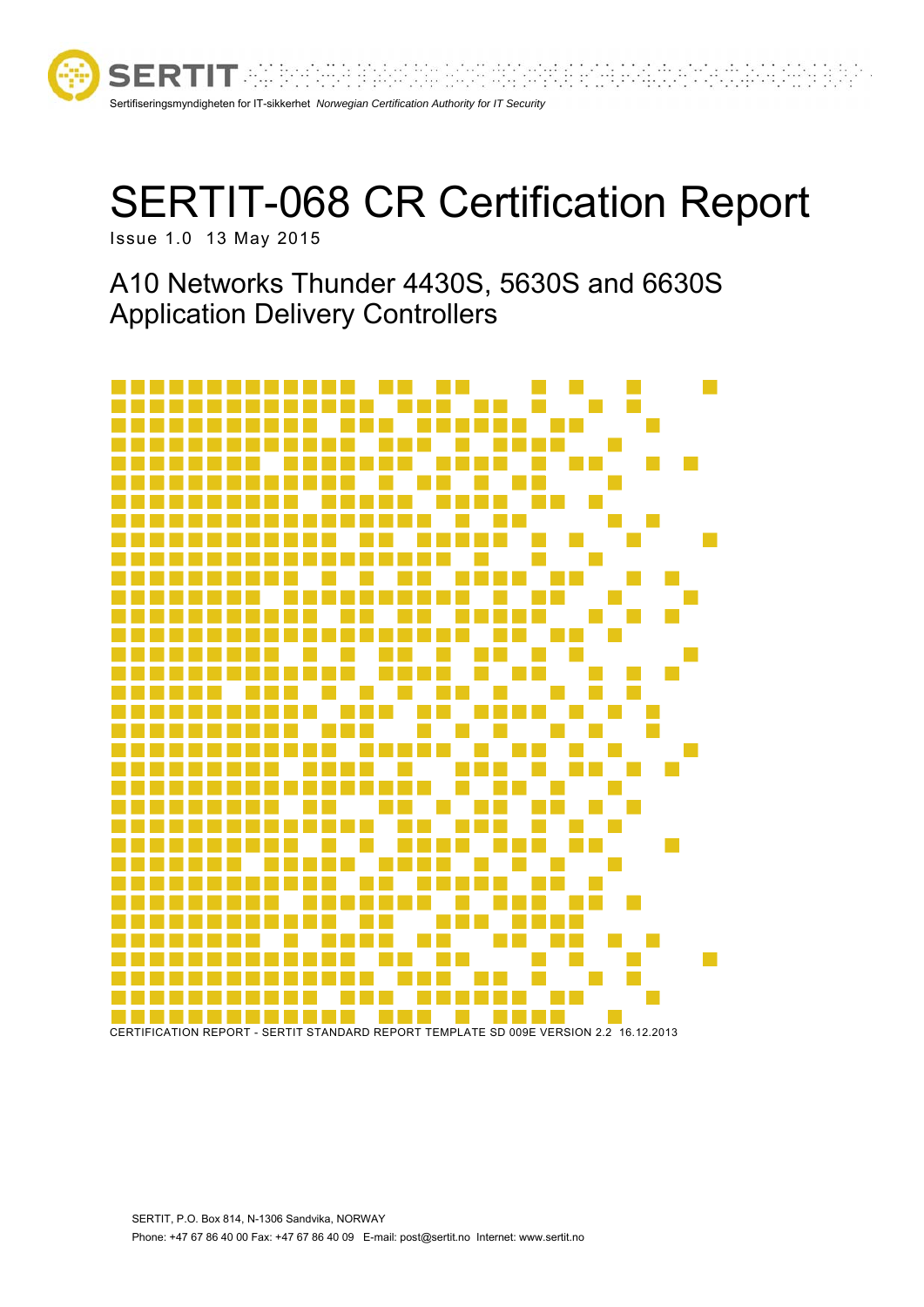#### **ARRANGEMENT ON THE RECOGNITION OF COMMON CRITERIA CERTIFICATES IN THE FIELD OF INFORMATION TECHNOLOGY SECURITY**

SERTIT, the Norwegian Certification Authority for IT Security, is a member of the above Arrangement and as such this confirms that the Common Criteria certificate has been issued by or under the authority of a Party to this Arrangement and is the Party's claim that the certificate has been issued in accordance with the terms of this Arrangement

The judgements contained in the certificate and Certification Report are those of SERTIT which issued it and the evaluation facility (EVIT) which carried out the evaluation. There is no implication of acceptance by other Members of the Agreement Group of liability in respect of those judgements or for loss sustained as a result of reliance placed upon those judgements by a third party.

The Common Criteria Recognition Arrangement logo printed on the certificate indicates that this certification is recognised under the terms of the CCRA July 2nd 2014. The recognition under CCRA is limited to cPP related assurance packages or EAL 2 and ALC\_FLR CC part 3 components.

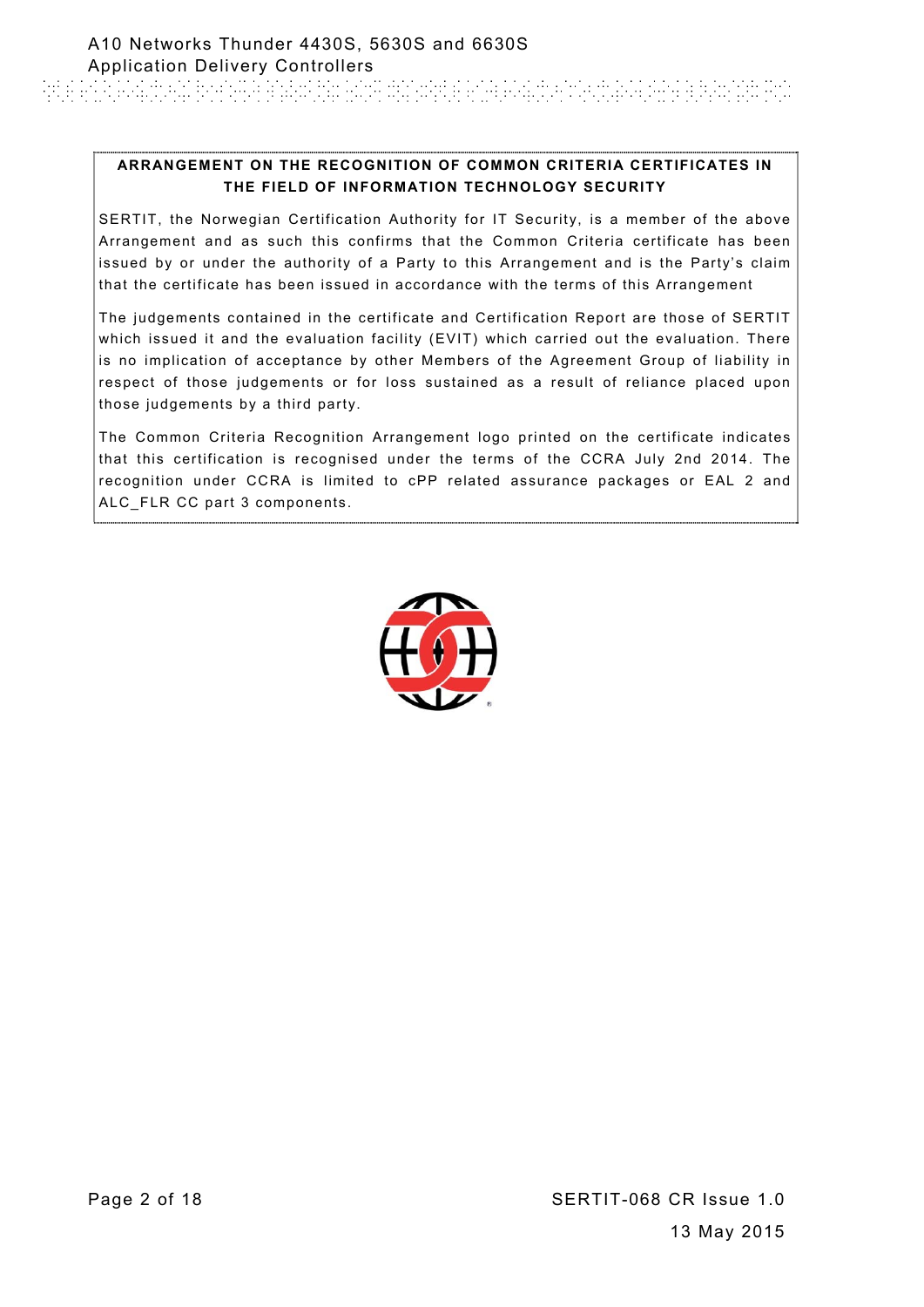and an electronic boson a polynomic distribution of the action of the control of the control distribution and

#### **Contents**

| 1                                       | <b>Certification Statement</b>                 | 4              |
|-----------------------------------------|------------------------------------------------|----------------|
| $\overline{2}$                          | Abbreviations                                  | 5              |
| 3                                       | References                                     | 6              |
| 4                                       | <b>Executive Summary</b>                       | 7              |
| 4.1                                     | Introduction                                   | $\overline{7}$ |
|                                         | 4.2 Evaluated Product                          | $\overline{7}$ |
|                                         | 4.3 TOE scope                                  | $\overline{7}$ |
| 4.4                                     | <b>Protection Profile Conformance</b>          | 8              |
| 4.5                                     | <b>Assurance Level</b>                         | 8              |
| 4.6                                     | <b>Organisational Security Policies</b>        | 8              |
|                                         | 4.7 Security Claims                            | 8              |
|                                         | 4.8 Threats Countered                          | 8              |
|                                         | 4.9 Threats and Attacks not Countered          | 9              |
|                                         | 4.10 Environmental Assumptions and             |                |
|                                         | <b>Dependencies</b>                            | 9              |
|                                         | 4.11 Security Objectives for the TOE           | 9              |
|                                         | 4.12 Security Objectives for the operational   |                |
|                                         | environment                                    | 10             |
|                                         | <b>4.13 Security Functional Components</b>     | 10             |
|                                         | <b>4.14 Evaluation Conduct</b>                 | 11             |
|                                         | 4.15 General Points                            | 12             |
| 5                                       | <b>Evaluation Findings</b>                     | 12             |
| 5.1                                     | Introduction                                   | 12             |
| 5.2                                     | <b>Delivery</b>                                | 12             |
| 5.3                                     | <b>Installation and Guidance Documentation</b> | 13             |
|                                         | 5.4 Misuse                                     | 13             |
| 5.5                                     | <b>Vulnerability Analysis</b>                  | 13             |
| 5.6                                     | <b>Developer's Tests</b>                       | 13             |
| 5.7                                     | <b>Evaluators' Tests</b>                       | 14             |
| 6                                       | <b>Evaluation Outcome</b>                      | 14             |
| 6.1                                     | <b>Certification Result</b>                    | 14             |
| 6.2                                     | <b>Recommendations</b>                         | 14             |
| <b>Annex A: Evaluated Configuration</b> |                                                |                |
|                                         | <b>TOE Identification</b>                      | 16             |
| <b>TOE Documentation</b><br>16          |                                                |                |
| <b>TOE Configuration</b><br>17          |                                                |                |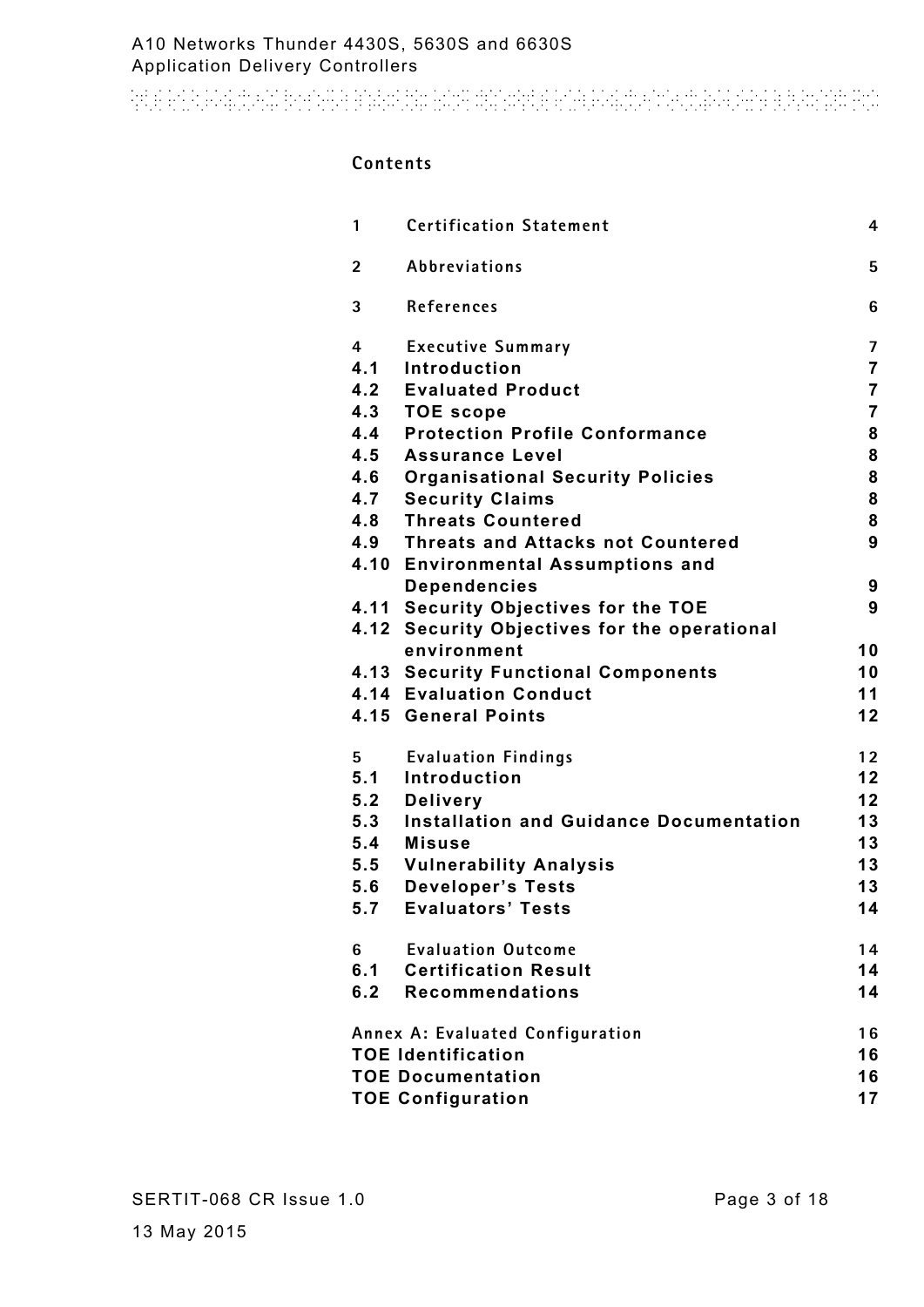# 1 Certification Statement

A10 Networks Thunder 4430S, 5630S and 6630S Application Delivery Controllers with firmware version 2.7.2-P5 have been evaluated under the terms of the Norwegian Certification Scheme for lT Security and have met the Common Criteria Part 3 (lSO/lEC 15408) conformant components of Evaluation Assurance Level EAL 2 augmented with ALC\_FLR.1 for the specified Common Criteria Part 2 (lSO/lEC 15408) conformant functionality in the specified environment when running on the platforms specified in Annex  $A<sub>1</sub>$ 

| Author            | Rage, Arne Høye<br>Certifier |
|-------------------|------------------------------|
| Quality Assurance | Lars Borgos                  |
|                   | Quality Assurance Kim Borg   |
| Approved          | Øystein Hole                 |
|                   | Head of SERTIT Pystim Hole   |
| Date approved     | 13 May 2015                  |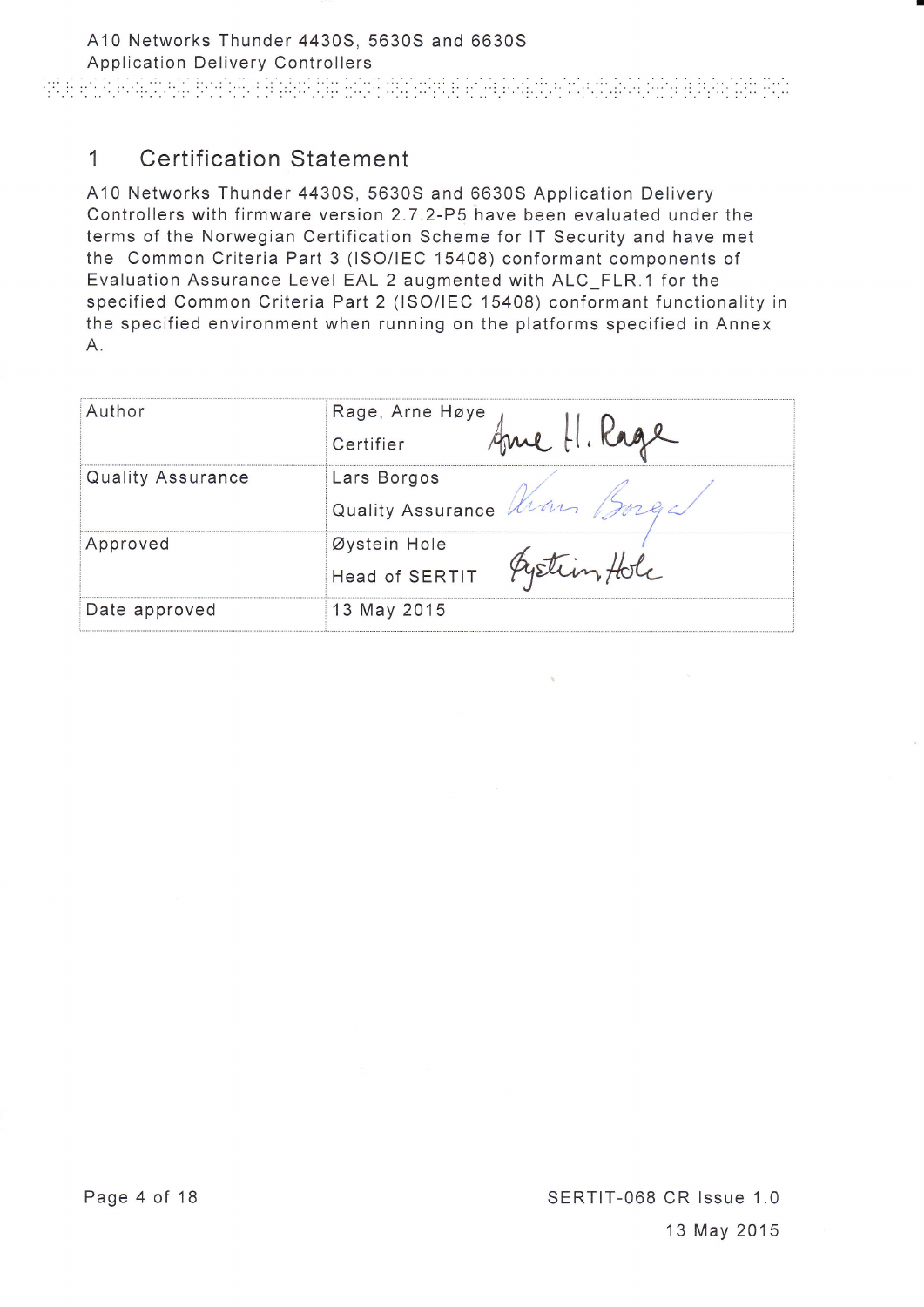And an actual behavior and the distribution of the control of the control of the second state and

# 2 Abbreviations

| <b>ACOS</b>          | <b>Advanced Core Operating System</b>                                                                             |
|----------------------|-------------------------------------------------------------------------------------------------------------------|
| CС                   | Common Criteria for Information Technology Security<br>Evaluation(ISO/IEC 15408)                                  |
| <b>CCRA</b>          | Arrangement on the Recognition of Common Criteria<br>Certificates in the Field of Information Technology Security |
| CEM                  | Common Methodology for Information Technology Security<br>Evaluation                                              |
| <b>CMVP</b>          | Cryptographic Module Validation Program                                                                           |
| EAL                  | <b>Evaluation Assurance Level</b>                                                                                 |
| <b>ETR</b>           | <b>Evaluation Technical Report</b>                                                                                |
| <b>EVIT</b>          | Evaluation Facility under the Norwegian Certification<br>Scheme for IT Security                                   |
| <b>FIPS 140-2</b>    | <b>Federal Information Processing Standards</b>                                                                   |
| <b>HMAC</b>          | Hash-based Message Authentication Code                                                                            |
| <b>HTTPS</b>         | <b>Hypertext Transfer Protocol Secure</b>                                                                         |
| <b>ISO/IEC 15408</b> | Information technology - Security techniques - Evaluation<br>criteria for IT security                             |
| IP                   | <b>Internet Protocol</b>                                                                                          |
| <b>ISP</b>           | <b>Internet Service Provider</b>                                                                                  |
| <b>OSP</b>           | <b>Organisational Security Policy</b>                                                                             |
| <b>SERTIT</b>        | Norwegian Certification Authority for IT Security                                                                 |
| <b>SFP</b>           | <b>Security Function Policy</b>                                                                                   |
| <b>SLB</b>           | Server Load Balancing                                                                                             |
| SSH                  | Secure Shell                                                                                                      |
| SSL                  | Secure Sockets Layer                                                                                              |
| <b>ST</b>            | <b>Security Target</b>                                                                                            |
| <b>TOE</b>           | <b>Target of Evaluation</b>                                                                                       |
| <b>TSF</b>           | <b>TOE Security Functions</b>                                                                                     |
| <b>TSFI</b>          | <b>TSF Interface</b>                                                                                              |
| <b>TSP</b>           | <b>TOE Security Policy</b>                                                                                        |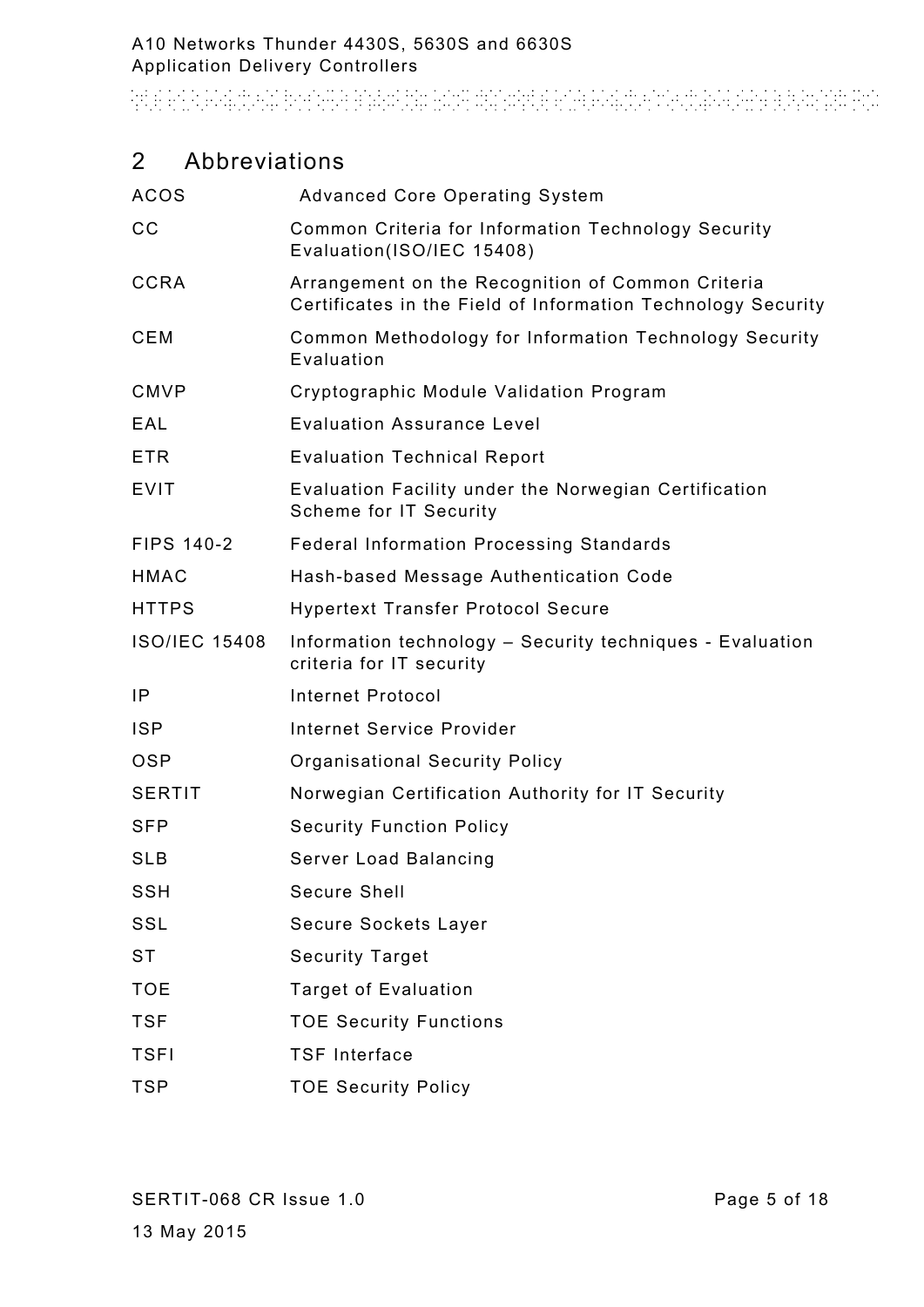# 3 References

- [1] Security Target for A10 Networks Thunder 4430S, 5630S and 6630S Applications Delivery Controllers, v.1.2, 18 February 2015.
- [2] Common Criteria for Information Technology Security Evaluation, Part 1: Introduction and general model, CCMB-2012-09-001, Version 3.1 R4, September 2012.
- [3] Common Criteria for Information Technology Security Evaluation, Part 2: Security functional components, CCMB-2012-09-002, Version 3.1 R4, September 2012.
- [4] Common Criteria for Information Technology Security Evaluation, Part 3: Security assurance components, CCMB-2012-09-003, Version 3.1 R4, September 2012.
- [5] The Norwegian Certification Scheme, SD001E, Version 9.0, 02 April 2013.
- [6] Common Methodology for Information Technology Security Evaluation, Evaluation Methodology, CCMB-2012-09-004, Version 3.1 R4, September 2012.
- [7] ETR for the evaluation project SERTIT-068, v.1.1, 24 February 2015.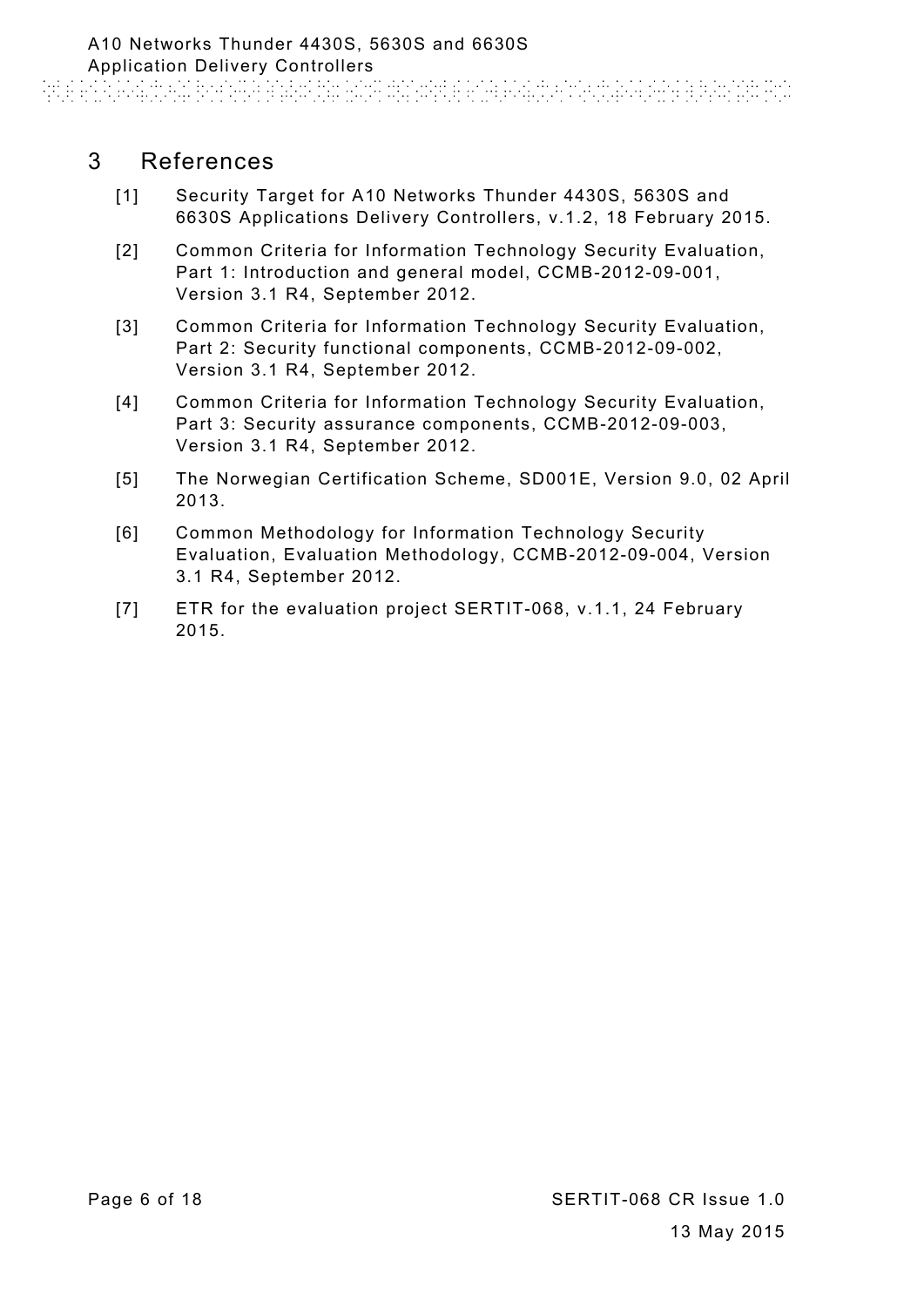and a constitution of the state of the state and the state of the state of the state of the state

# 4 Executive Summary

## 4.1 Introduction

This Certification Report states the outcome of the Common Criteria security evaluation of A10 Networks Thunder 4430S, 5630S and 6630S to the developer, A10 Networks, Inc., and is intended to assist prospective consumers when judging the suitability of the IT security of the product for their particular requirements.

Prospective consumers are advised to read this report in conjunction with the Security Target[1] which specifies the functional, environmental and assurance evaluation components.

# 4.2 Evaluated Product

The versions of the product evaluated were A10 Networks Thunder 4430S, 5630S and 6630S Application Delivery Controllers. The hardware versions are 4430 S, 5630S and 6630S. The firmware version is 2.7.2-P5.

These products are also described in this report as the Target of Evaluation (TOE). The developer was A10 Networks, Inc.

A10 Networks' Thunder is an application delivery controller designed to help enterprises and ISPs with application availability through a Web Application Delivery Platform. The TOE is a hardware device. The hardware and firmware components of the TOE are enclosed in a metal enclosure which is the physical boundary of the TOE.

The TOE are devices with the same security functionality, but with different performance parameters.

Details of the evaluated configuration, including the TOE's supporting guidance documentation, are given in Annex A.

## 4.3 TOE scope

The scope of the evaluation includes firmware and hardware that form the TOE and the TOE security functions that are stated in the Section 7.1 of the Security Target[1] For Thunder Application Delivery Controllers.

- **High Availability feature is outside of the scope of the evaluation.**
- **The Data Plane of Thunder Application Delivery Controller shall not** have open ports that are serviced by Thunder Application Delivery Controller (such as ssh management, etc.)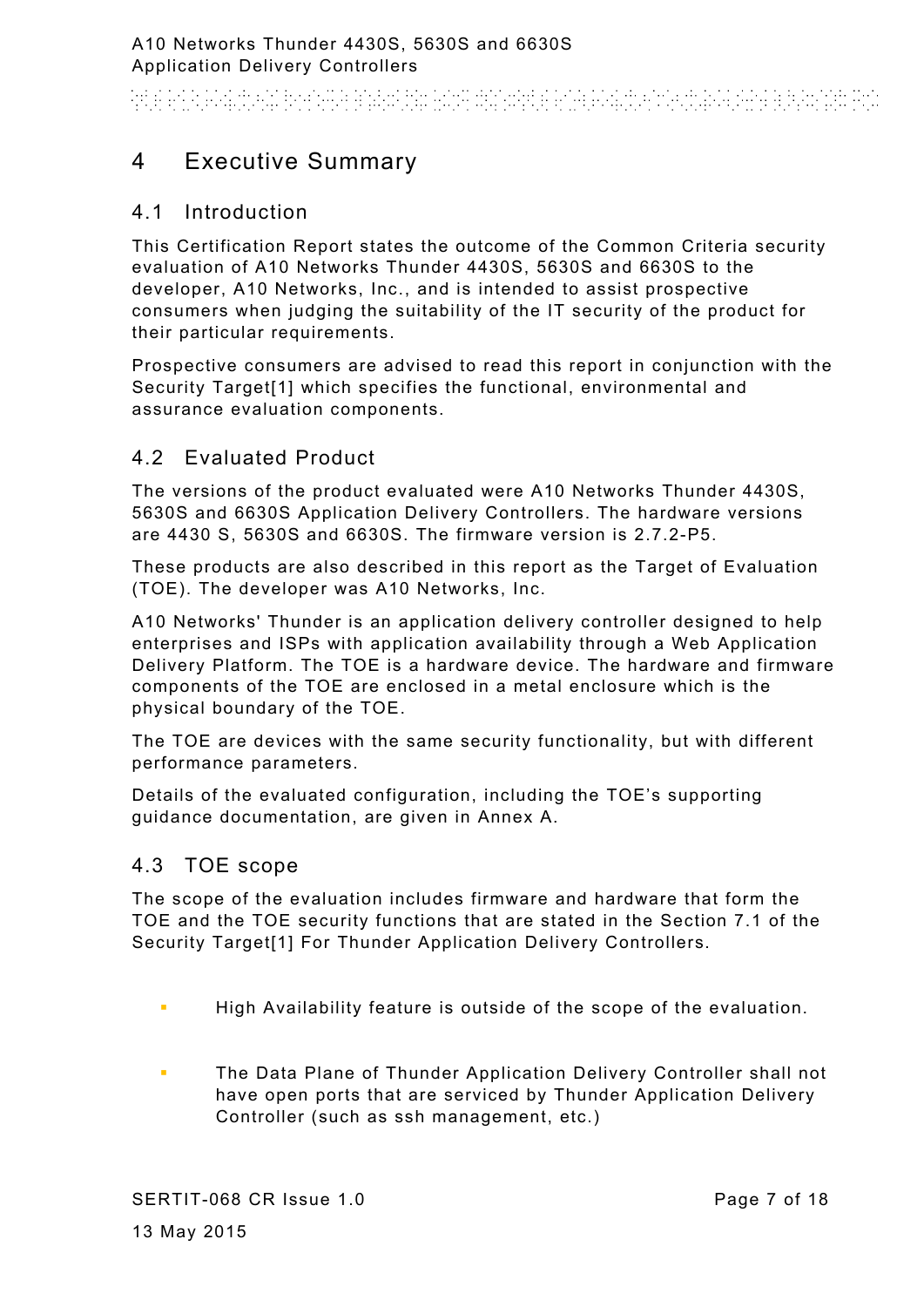**There is no IP routing between the Management Plane and the Data** Plane, therefore Thunder Data plane users cannot access the management plane.

# 4.4 Protection Profile Conformance

The Security Target[1] did not claim conformance to any protection profile.

# 4.5 Assurance Level

The Security Target[1] specified the assurance components for the evaluation. Predefined evaluation assurance level EAL 2 augmented with ALC\_FLR.1 was used. Common Criteria Part 3[4] describes the scale of assurance given by predefined assurance levels EAL1 to EAL7. An overview of CC is given in CC Part 1[2].

# 4.6 Organisational Security Policies

**P.Cryptography**: The TOE shall provide cryptographic functions for its own use, including encryption/decryption operations.

**P.Cryptography\_Validated**: Only FIPS 140-1/2 validated cryptography (methods and implementations) are acceptable for key management (i.e., generation, access, distribution, destruction, handling, and storage of keys) and cryptographic services (i.e.; encryption, decryption, signature, hashing, key exchange, and random number generation services).

**P.Manage**: The TOE shall only be managed by authorized users.

**P.Access**: All data collected and produced by the TOE shall only be used for authorized purposes.

**P.Integrity**: Data collected and produced by the TOE shall be protected from modification

## 4.7 Security Claims

The Security Target[1] fully specifies the TOE's security objectives, the threats and OSP's which these objectives counter and security functional components and security functions to elaborate the objectives. The SFR's are taken from CC Part 2[3]; use of this standard facilitates comparison with other evaluated products. There are however some functional components that are extended. The rationale for these components can be found in the Security Target[1], chapter 5.

# 4.8 Threats Countered

**TT.Masquerade**: A hacker may masquerade as another entity in order to gain unauthorized access to data or TOE resources.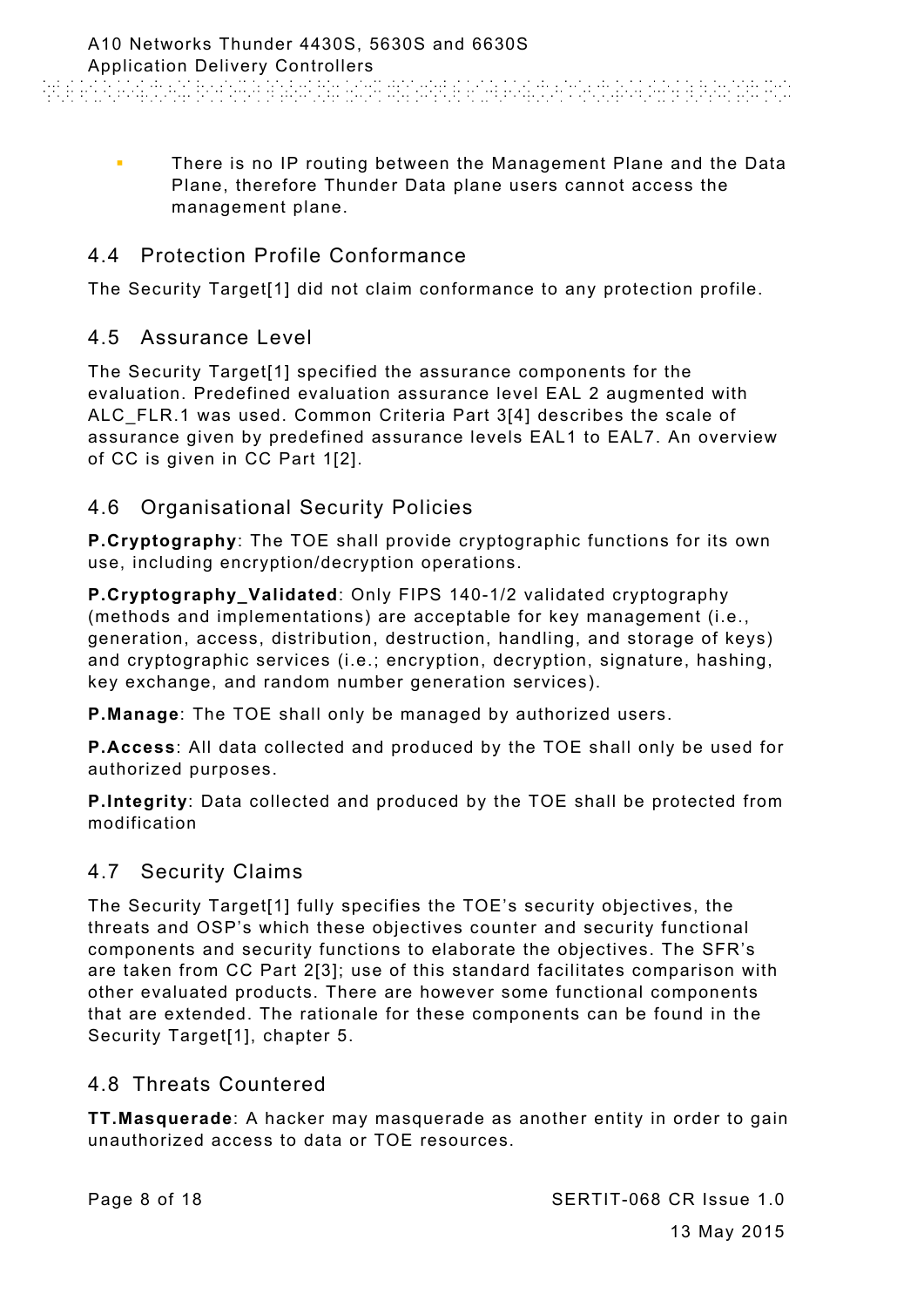# And a constant for the analysis and distance and activities to detect and a new

**TT.Tampering**: A hacker may be able to bypass the TOE's security mechanisms by tampering with the TOE or TOE environment.

**TT.Access TOE:** A user may gain unauthorized access to security data on the TOE due to SLB failure.

**TT.Access\_Int**: A user may gain unauthorized access to server resources on protected/internal network.

**TT.Mod\_Conf**: A hacker may modify the TOE configuration to gain unauthorized access to server resources on protected/internal network.

#### 4.9 Threats and Attacks not Countered

No threats or attacks that are not countered are described.

#### 4.10 Environmental Assumptions and Dependencies

**A.Install**: The TOE has been installed and configured according to the appropriate installation guides, and all traffic between clients and servers flows through it.

**A.Manage**: There is one or more competent individual (administrator) assigned to manage the TOE and the security of the information it contains.

**A.No\_Evil**: The administrators of the TOE are non-hostile, appropriately trained, and follow all guidance.

**A.Locate**: The processing resources of the TOE will be located within controlled access facilities, which will prevent unauthorized physical access.

#### 4.11 Security Objectives for the TOE

**O.Load\_Balancing**: The TOE must provide encrypted SSL connections for load balanced servers with basic firewall protection.

**O.Cryptography**: The TOE shall provide cryptographic functions to maintain the confidentiality and allow for detection of modification of user data that is transmitted outside the TOE.

**O.Cryptography\_Validated**: The TOE will use CMVP FIPS 140-1/2 compliant crypto modules for cryptographic services implementing CMVP -approved security functions and random number generation services used by cryptographic functions.

**O.Protect**: The TOE must ensure the integrity of audit and system data by protecting itself from unauthorized modifications and access to its functions and data, and preserve correct operations during specified failure events.

**O.Admin**: The TOE must include a set of functions that allow management of its functions and data, ensuring that TOE administrators with the appropriate privileges and only those TOE administrators, may exercise such control.

SERTIT-068 CR Issue 1.0

Page 9 of 18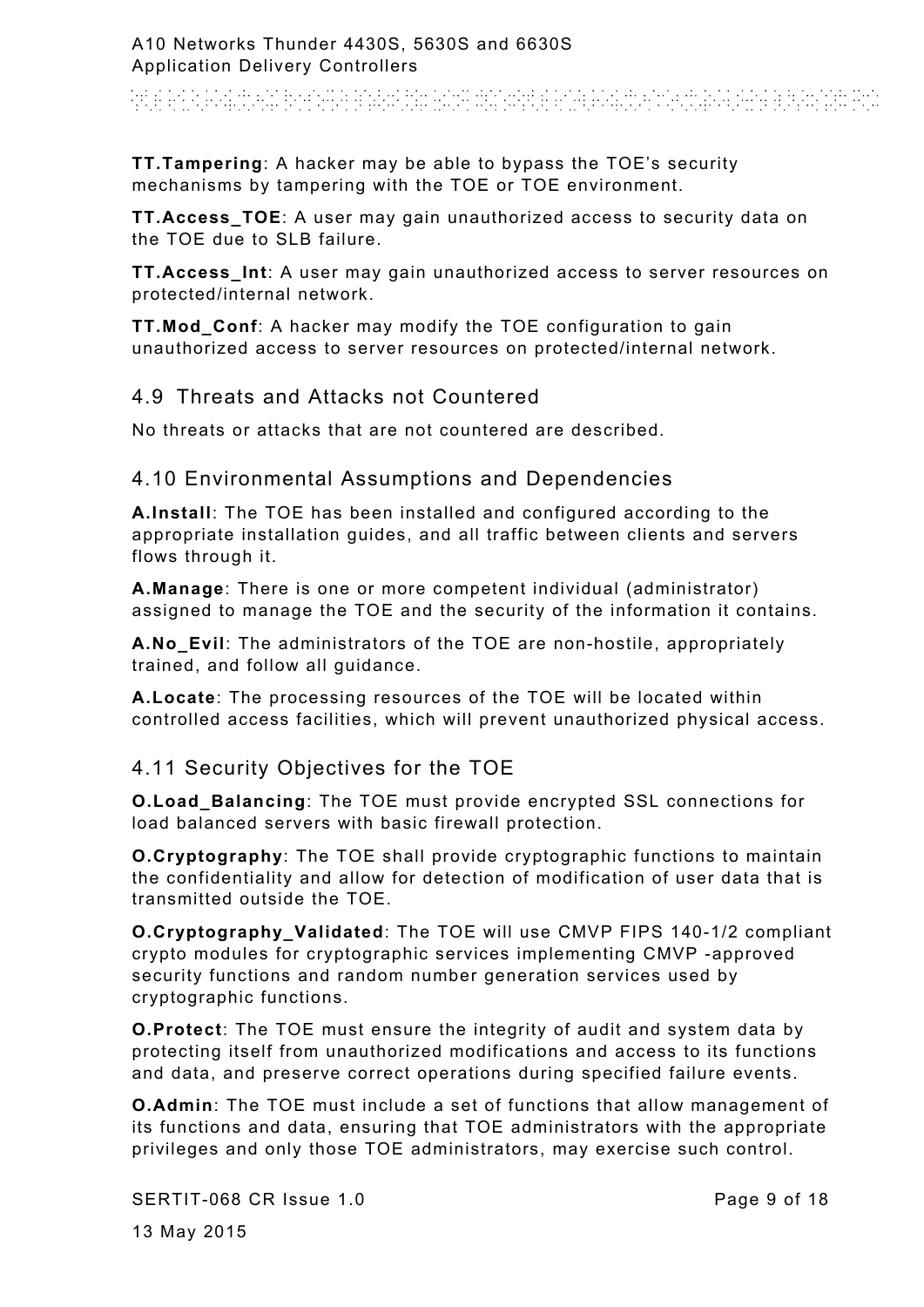**O.Authenticate**: The TOE must be able to identify and authenticate administrators prior to allowing access to TOE administrative functions and data.

**O.Audit**: The TOE must record the actions taken by administrators, prevent unauthorized deletion of the audit records stored on the TOE, and provide the authorized administrators with the ability to review the audit trail.

**O.Time**: The TOE must provide reliable timestamps for its own use.

**O.Access\_Int**: The TOE must allow access to server resources on protected/internal network only as defined by the Information Flow Control SFP.

**O.Integrity**: The TOE must ensure the integrity of all audit and system data

4.12 Security Objectives for the operational environment

**OE.External**: The TOE environment must ensure any authentication data in the environment are protected and maintained.

**OE.Manage**: Sites deploying the TOE will provide competent, non-hostile TOE administrators who are appropriately trained and follow all administrator guidance. TOE administrators will ensure the system is used securely. The reliability of the TOE's timestamps will be ensured via periodic manual checks by the TOE administrator.

**OE.Connect**: The TOE environment must provide network connectivity to the TOE. The network connection to the TOE must be reliable.

**OE.Power**: The TOE environment must provide the electricity necessary to the TOE to function. The power to the TOE must be reliable and protected from surges and disconnects.

**OE.AC**: The TOE environment must regulate the temperature of the facility where the TOE is located so no damage is caused by heat or cold.

**OE.Physical**: The physical environment must be suitable for supporting a computing device in a secure setting.

**OE.Install**: Those responsible for the TOE must ensure that the TOE is delivered, installed, managed, and operated in a manner which is consistent with IT security.

**OE.Person**: Personnel working as authorized administrators shall be carefully selected and trained for proper operation of the TOE.

#### 4.13 Security Functional Components

- **FLB SCO EXP.1 Secure communication**
- **FAU GEN.1 Audit data generation**
- **FAU** GEN.2 User identity association
- **FAU SAR.1 Audit review**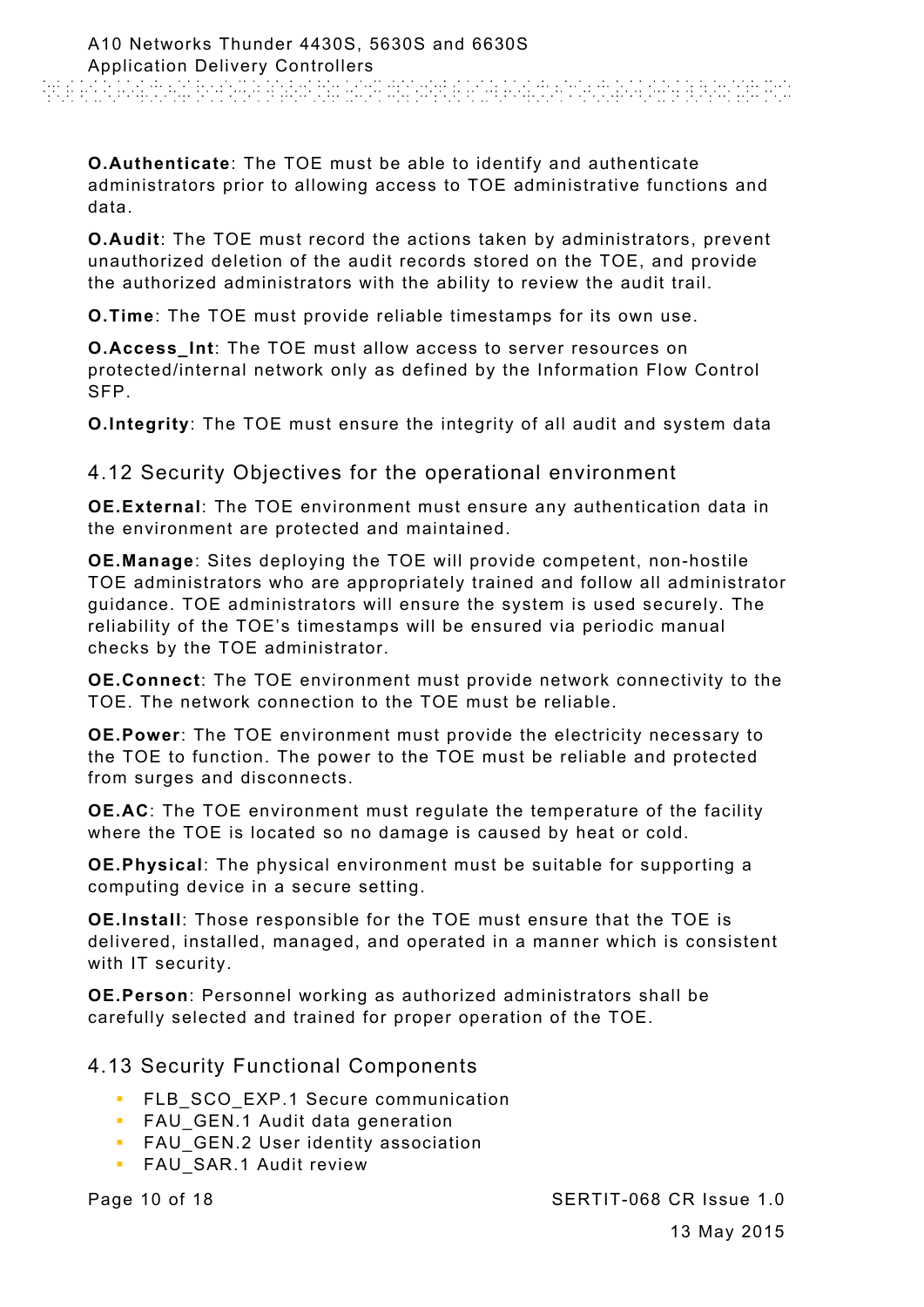And a constant with the analysis and distinguish a calculation and a part of

- **FAU SAR.3 Selectable audit review**
- **FAU STG.1 Protected audit trail storage**
- **FAU STG.4 Prevention of audit data loss**
- **FCS BCM EXP.1 Baseline cryptographic module**
- **FCS** CKM.1 Cryptographic key generation
- **FCS** CKM.2 Cryptographic key distribution
- **FCS** CKM.4 Cryptographic key destruction
- **FCS COP EXP.1 Random Number Generation**
- **FCS COP EXP.2 Cryptographic Operation**
- FDP\_ACC.1a Subset access control Administrator Access Control
- **FDP** ACC.1b Subset access control SSL Access Control
- **FDP** ACF.1a Security attribute based access control Administrator Access Control
- **FIP ACF.1b Security attribute based access control SSL Access** Control
- **FDP\_IFC.1 Subset information flow control**
- **FDP** IFF.1 Simple security attributes
- **FIA\_ATD.1 User attribute definition**
- **FIA** UAU.1a Timing of authentication Administrator
- **FIA UAU EXP.1 Timing of authentication User**
- **FIA UAU.5 Multiple authentication mechanisms**
- **FIA** UID.1 Timing of identification
- **FMT** MOF.1 Management of security functions behaviour
- **FMT** MSA.1 Management of security attributes
- **FMT** MSA.2 Secure security attributes
- **FMT** MSA.3a Static attribute initialisation Administrator Access Control SFP
- **FMT MSA.3b Static attribute initialisation SSL Access Control SFP**
- **FMT** MSA.3c Static attribute initialisation Information Flow Control SFP
- **FMT SMF.1 Specification of Management Functions**
- **FMT\_SMR.1 Security roles**
- **FPT** FLS.1 Fail secure
- **FPT** ITC.1 Inter-TSF confidentiality during transmission
- **FPT** ITT.1 Basic internal TSF data transfer protection
- **FPT** STM.1 Reliable time stamps

## 4.14 Evaluation Conduct

The evaluation was carried out in accordance with the requirements of the Norwegian Certification Scheme for IT Security as described in SERTIT Document SD001E[5]. The Scheme is managed by the Norwegian Certification Authority for IT Security (SERTIT). As stated on page 2 of this Certification Report, SERTIT is a member of the Arrangement on the Recognition of Common Criteria Certificates in the Field of Information Technology Security (CCRA), and the evaluation was conducted in accordance with the terms of this Arrangement.

SERTIT-068 CR Issue 1.0

13 May 2015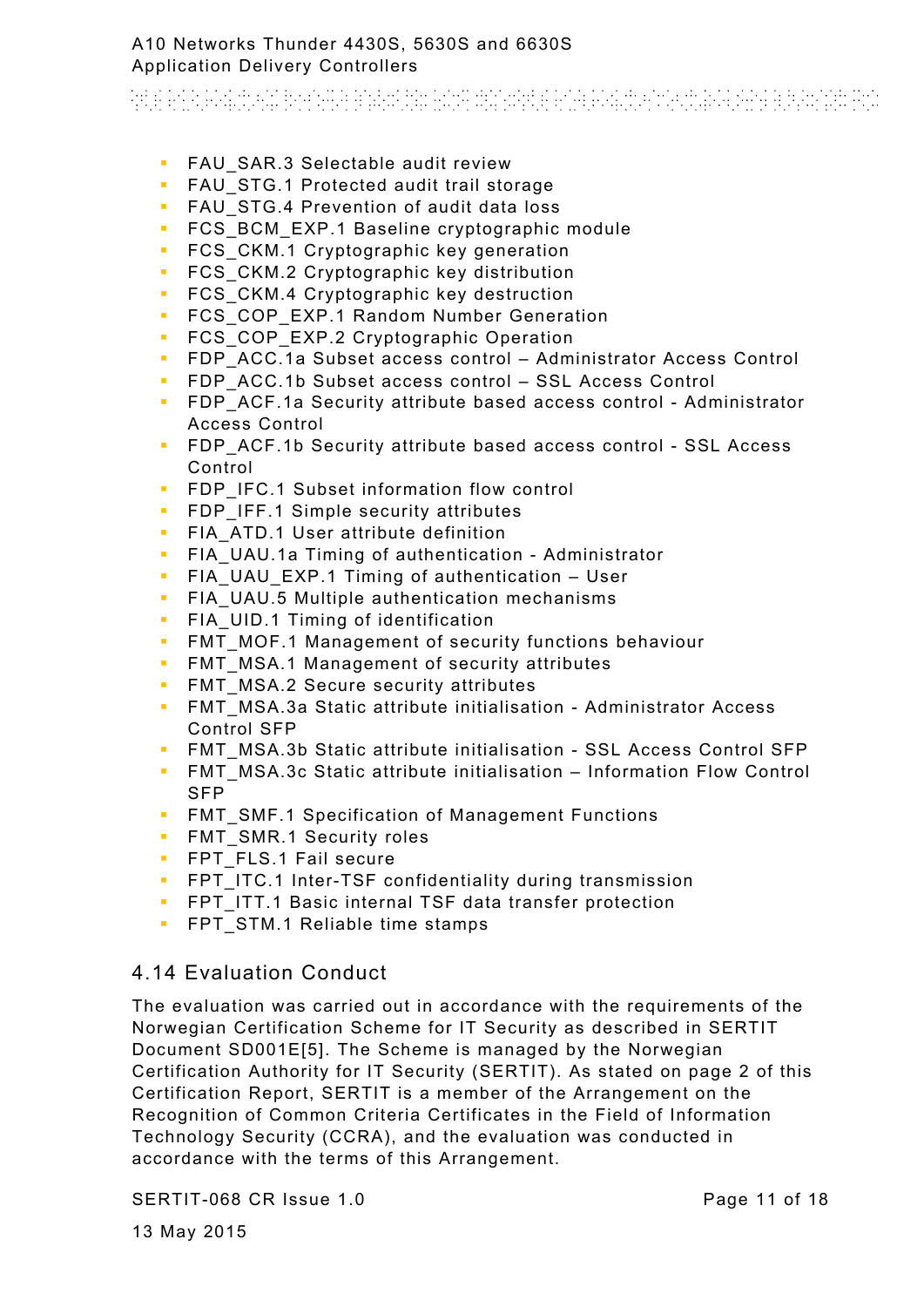The purpose of the evaluation was to provide assurance about the effectiveness of the TOE in meeting its Security Target[1], which prospective consumers are advised to read. To ensure that the Security Target[1] gave an appropriate baseline for a CC evaluation, it was first itself evaluated. The TOE was then evaluated against this baseline. Both parts of the evaluation were performed in accordance with CC Part 3[4] and the Common Evaluation Methodology (CEM)[6].

SERTIT monitored the evaluation which was carried out by the Advanced Data Security Commercial Evaluation Facility (EVIT). The evaluation was completed when the EVIT submitted the Evaluation Technical Report (ETR)[7] to SERTIT in 24 February 2015. SERTIT then produced this Certification Report.

# 4.15 General Points

The evaluation addressed the security functionality claimed in the Security Target[1] with reference to the assumed operating environment specified by the Security Target[1]. The evaluated configuration was that specified in Annex A. Prospective consumers are advised to check that this matches their identified requirements and give due consideration to the recommendations and caveats of this report.

Certification does not guarantee that the IT product is free from security vulnerabilities. This Certification Report and the belonging Certificate only reflect the view of SERTIT at the time of certification. It is furthermore the responsibility of users (both existing and prospective) to check whether any security vulnerabilities have been discovered since the date shown in this report. This Certification Report is not an endorsement of the IT product by SERTIT or any other organization that recognizes or gives effect to this Certification Report, and no warranty of the IT product by SERTIT or any other organization that recognizes or gives effect to this Certification Report is either expressed or implied.

# 5 Evaluation Findings

## 5.1 Introduction

The evaluation addressed the requirements specified in the Security Target[1]. The results of this work were reported in the ETR under the CC Part 3[4] headings. The following sections note considerations that are of particular relevance to either consumers or those involved with subsequent assurance maintenance and re-evaluation of the TOE.

## 5.2 Delivery

On receipt of the TOE, the consumer is recommended to check that the evaluated version has been supplied, and to check that the security of the TOE has not been compromised in delivery.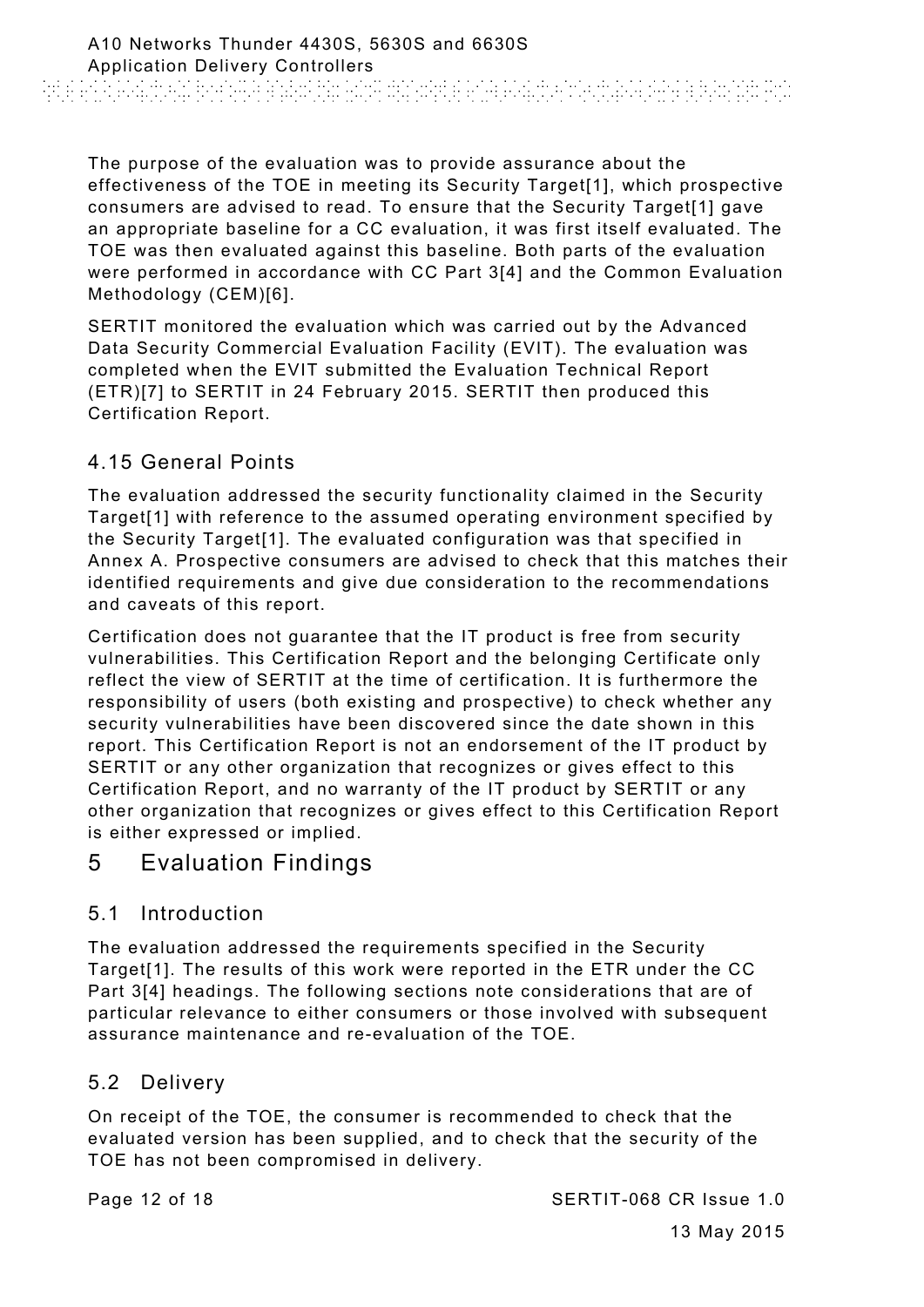# an di bandara dan berbagai dapat pendapat berbagai beraku pendapat beraku pendapat beraku dan beraku dan berak<br>Sebagai beraku dan beraku dan beraku dalam beraku dan beraku dalam beraku dan beraku dan beraku dalam beraku d

The developer ships products using shipping boxes with sealed tape.

A cryptographic signature is used to verify the integrity of the firmware upon receipt (or first use) of the product. HMAC signature is used to satisfy the FIPS 140-2 requirement. Tamper proof seals are used to secure the product.

HTTPS cryptographic signatures are used to verify the integrity of the firmware upon electronic transfer of firmware.

The access to the firmware downloads is controlled, and the corresponding mechanism uses user name and password. Users registered to Support Web Portal and selected user id and password.

The firmware downloads are encrypted by an HTTPS session. Self-Signed Certificate is used for software distribution.

# 5.3 Installation and Guidance Documentation

Installation of the TOE must be performed completely in accordance with the all documents that comprise the administrator guidance, user guidance and installation guide provided by the developer.

These documents are a collection of all security relevant operations and settings that must be observed to ensure that the TOE operates in a secure manner.

#### 5.4 Misuse

There is always a risk of intentional and unintentional misconfigurations that could possibly compromise confidential information. Developers should follow the guidance for the TOE in order to ensure that the TOE operates in a secure manner.

The guidance documents adequately describe the mode of operation of the TOE, all assumptions about the intended environment and all requirements for external security. Sufficient guidance is provided for the consumer to effectively use the TOE's security functions.

## 5.5 Vulnerability Analysis

The Evaluators' vulnerability analysis was based on both public domain sources and the visibility of the TOE given by the evaluation process. The evaluators have searched for potential vulnerabilities and penetration tests have been devised and performed. The evaluators have not found any exploitable vulnerabilities or residual vulnerabilities in the TOE.

## 5.6 Developer's Tests

The evaluators have examined the developers test plan and determined that it describes the scenarios for performing each test, including any ordering dependencies on results of other tests. The test plan provides information

SERTIT-068 CR Issue 1.0

13 May 2015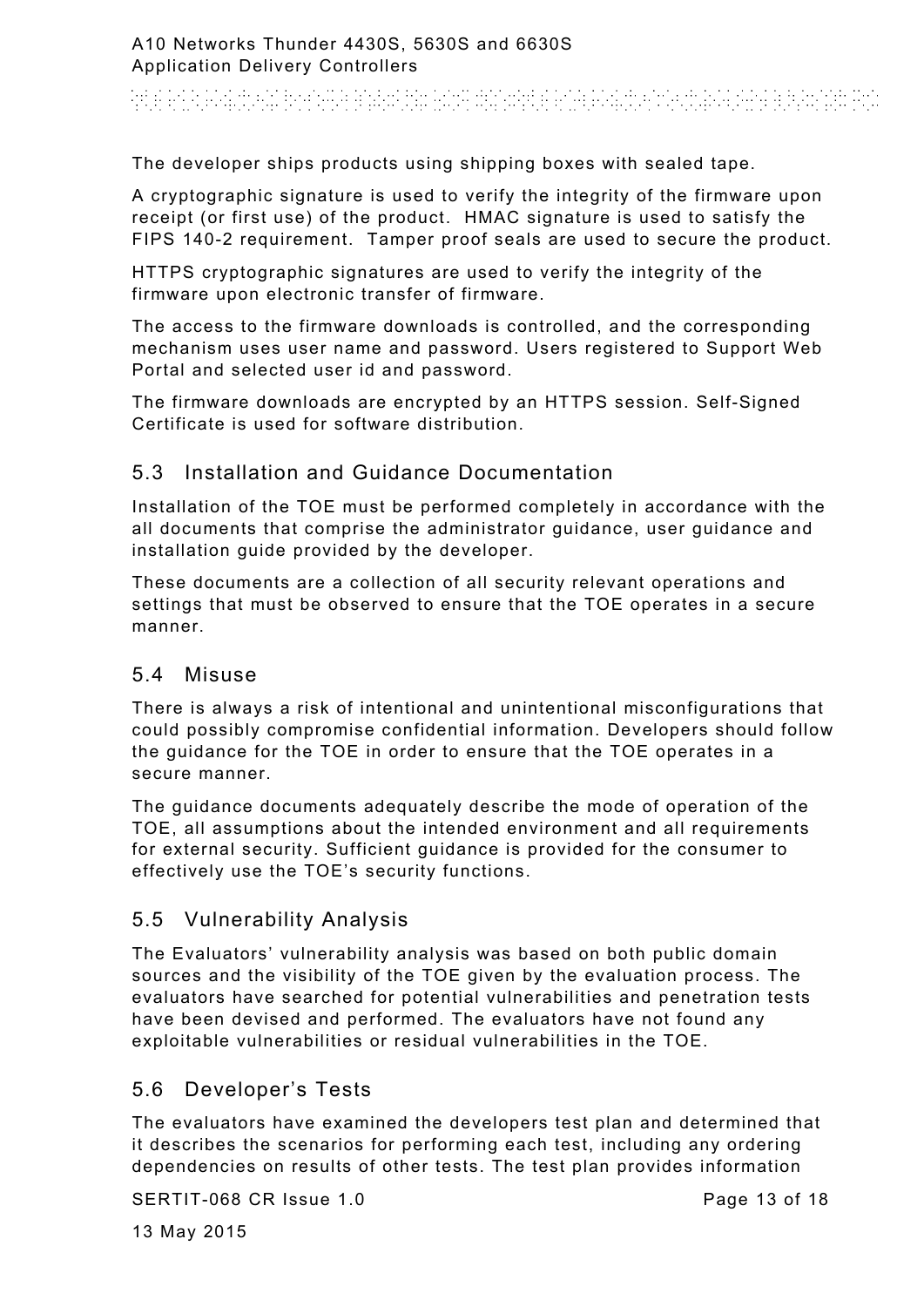about the test configuration being used: both on the configuration of the TOE and on any test equipment being used, as well as information about how to execute the tests.

# 5.7 Evaluators' Tests

The evaluators have employed a combination of a random sampling method and a method based on the intent to cover the TSFI, Security Functions, and subsystems to the maximum extent possible. The testing covered the following:

- 1. The use of the access control lists.
- 2. Load balancing using network protocols.
- 3. Tests of system functions.
- 4. Testing of encrypted user traffic.
- 5. Testing of secure administrative sessions via SSH and HTTPS.
- 6. Testing of logging.

# 6 Evaluation Outcome

#### 6.1 Certification Result

After due consideration of the ETR[7], produced by the Evaluators, and the conduct of the evaluation, as witnessed by the Certifier, SERTIT has determined that A10 Networks Thunder 4430S, 5630S and 6630S Application Delivery Controllers with firmware version 2.7.2-P5 meet the Common Criteria Part 3 conformant components of Evaluation Assurance Level EAL 2 augmented with ALC\_FLR.1 for the specified Common Criteria Part 2 extended functionality, in the specified environment, when running on platforms specified in Annex A.

#### 6.2 Recommendations

Prospective consumers of A10 Networks Thunder 4430S, 5630S and 6630S Application Delivery Controllers should understand the specific scope of the certification by reading this report in conjunction with the Security Target[1]. The TOE should be used in accordance with a number of environmental considerations as specified in the Security Target.

Only the evaluated TOE configuration should be installed. This is specified in Annex A with further relevant information given above in Section 4.3 "TOE Scope" and Section 5 "Evaluation Findings".

The TOE should be used in accordance with the supporting guidance documentation included in the evaluated configuration.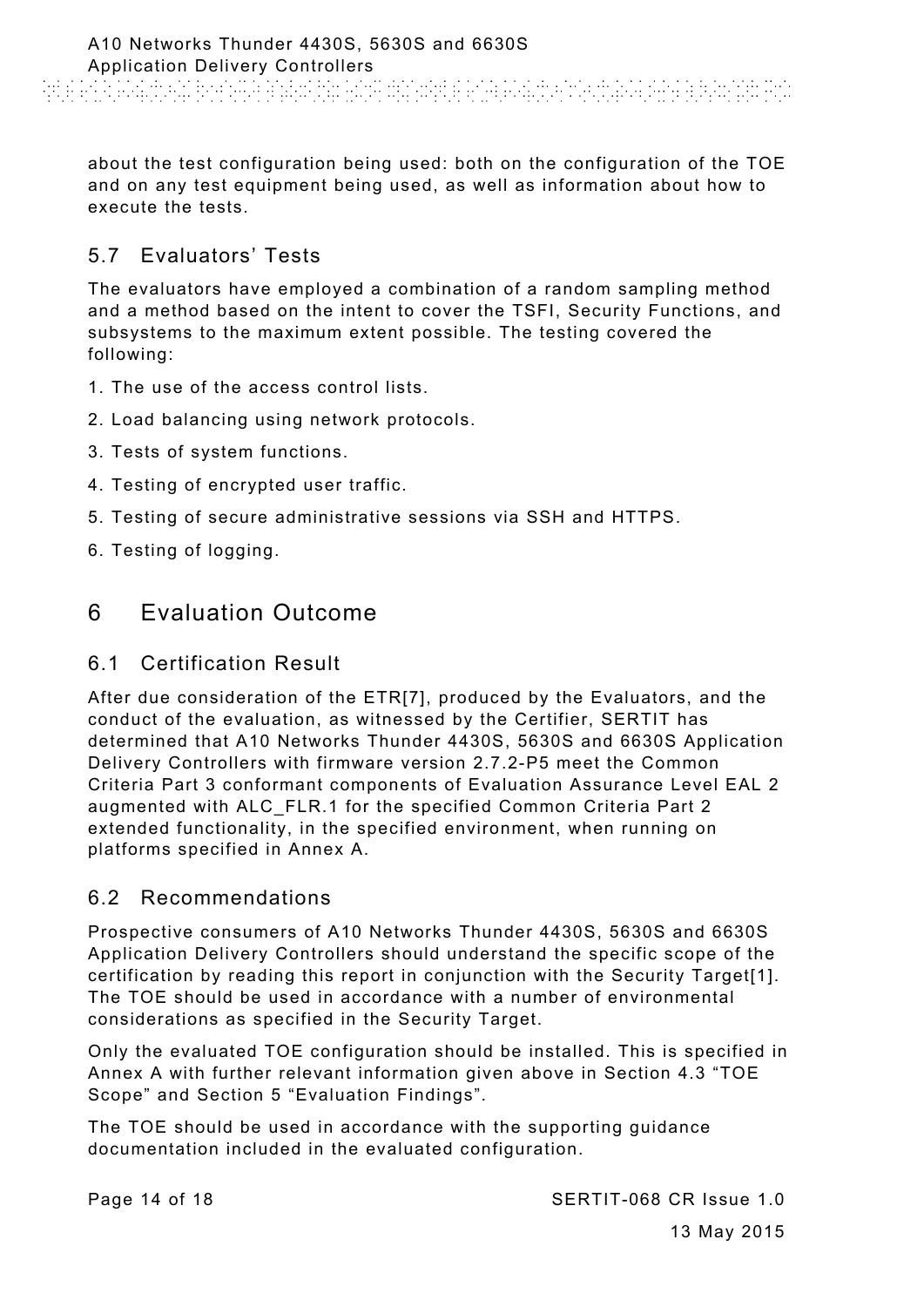And an actual behavior and the distribution of the control of the control of the second state and

The above "Evaluation Findings" include a number of recommendations relating to the secure receipt, installation, configuration and operation of the TOE.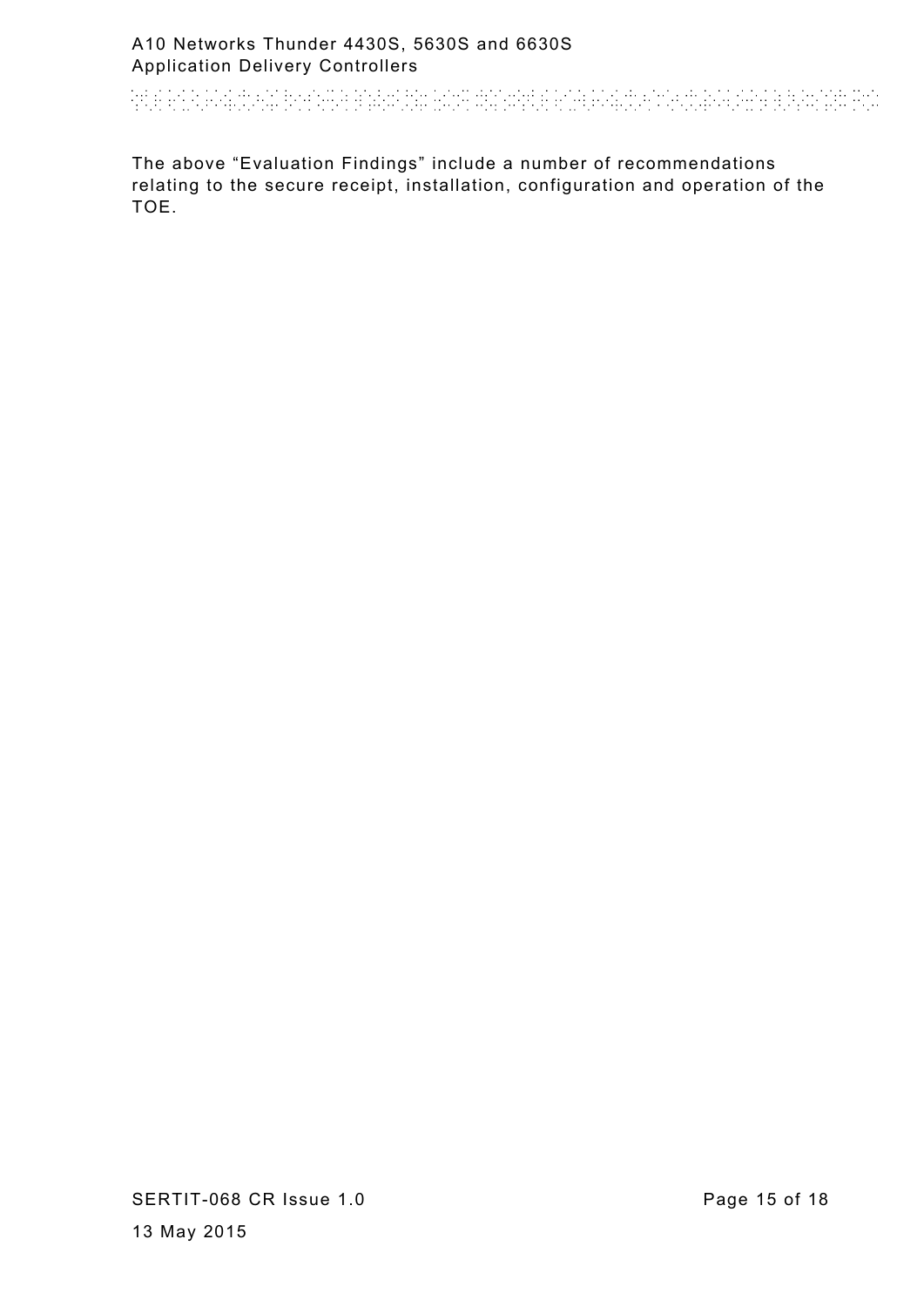# Annex A: Evaluated Configuration

## TOE Identification

The TOE consists of:

A10 Networks Thunder 4430S, 5630S and 6630S Application Delivery Controllers with firmware version 2.7.2-P5.

#### TOE Documentation

The supporting guidance documents evaluated were:

- [a] Security Target for A10 Networks Thunder 4430S, 5630S and 6630S Application Delivery Controllers, Version 1.2
- [b] FIPS 140-2 Level 2 Security Policy For AX Series Advanced Traffic Manager, A-A10-SP-AX\_Series\_ATM, Version 0.9
- [c] System Configuration and Administration Guide, A10 Thunder™ Series and AX Series, D-030-02-00-0020, ACOS 2.7.2-P2 6/11/2014
- [d] aFleX Scripting Language Reference A10 Thunder Series and AX Series, Document No.: D-030-02-00-0015, aFleX 2.0, ACOS 2.7.2- P1 5/23/2014
- [e] aXAPI Reference, AX Series Advanced Traffic Manager, Document No.: D-030-01-00-0010, Ver. 2.7 8/5/2013
- [f] Command Line Interface Reference A10 Thunder Series and AX Series, Document No.: D-030-01-00-0065, ACOS 2.7.2 5/15/2014
- [g] Graphical User Interface Reference A10 ThunderTM Series and AX Series, Document No.: D-030-01-00-0067, ACOS 2.7.2 6/16/2014
- [h] Management Information Base Reference, A10 Thunder Series™ and AX Series™, Document No.: D-030-02-00-0025, ACOS 2.7.2-P2 6/11/2014
- [i] Application Delivery and Server Load Balancing Guide, A10 Thunder Series Application Delivery Controllers, Document No.: D-030-01-00-0026, Ver. 2.7.2 5/15/2014
- [j] Global Server Load Balancing Guide, AX Series Advanced Traffic Manager, Document No.: D-030-01-00-0029, Ver. 2.7.2 5/15/2014
- [k] Release Notes, A10 ThunderTM Series and AX Series, Document No.: D-030-02-00-0002, ACOS 2.7.2 4/8/2014
- [l] Installation Guide for Thunder 6630/6630S/5630/5630S A10 ThunderTM Series, Document No.: D-030-01-00-0061, ACOS 2.7.2 5/2/2014
- [m] Management Access and Security Guide A10 ThunderTM Series and AX Series, D-030-02-00-0010, ACOS 2.7.2-P1 5/14/2014

Further discussion of the supporting guidance material is given in Section 5.3 "Installation and Guidance Documentation".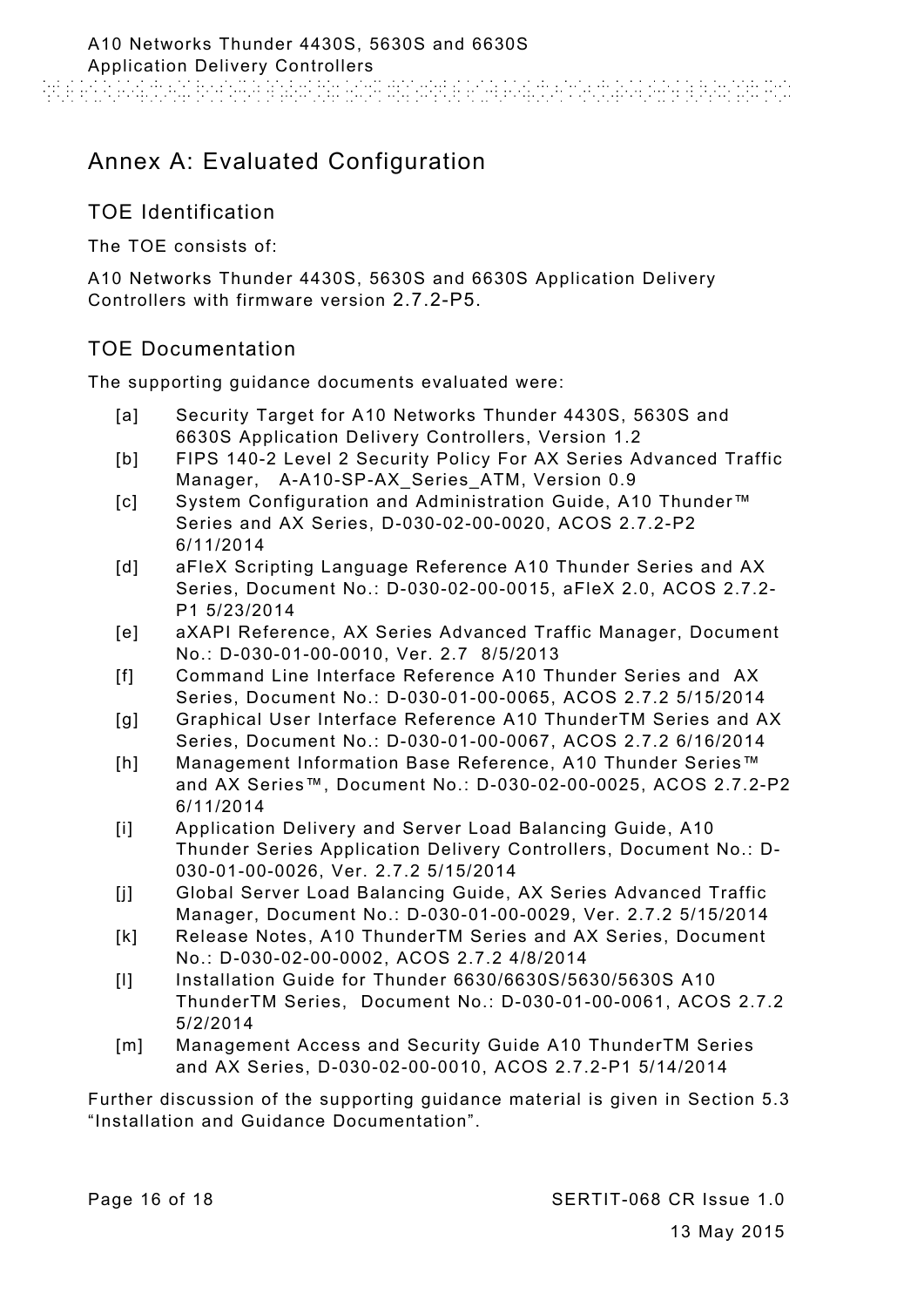And an actual behavior and the distribution of the control of the control of the second state and

# TOE Configuration

#### The following configuration was used for testing:

Secure client-server traffic: